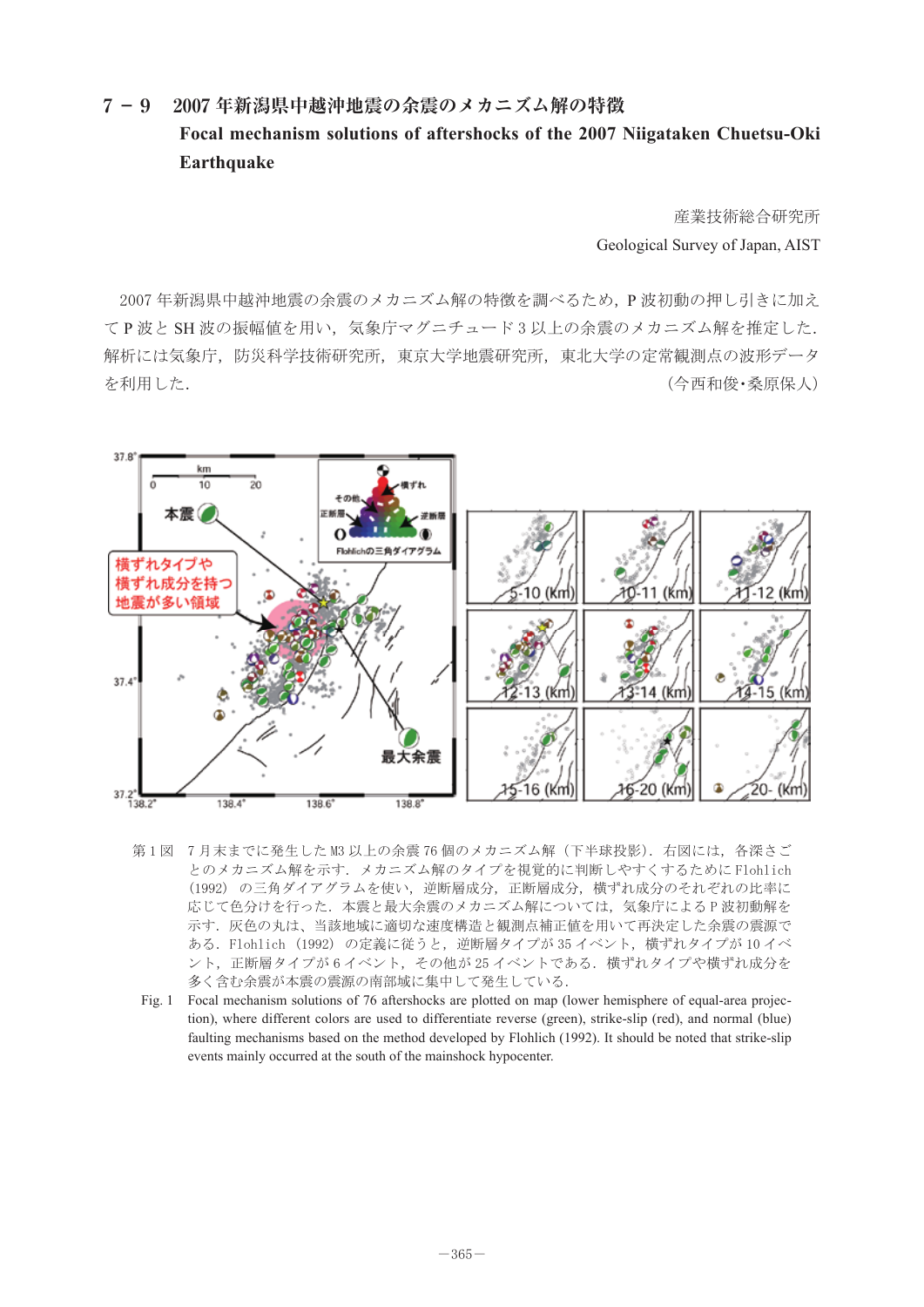

- プッーハム舟♡ヱ间刀加から<del>別付</del>セれる*剛層モノ*<br>ルの1例.本震では最初に北西傾斜の断層①が破 ߩԙߣᢿጀԘޔߪߩࠆߔ㓸ਛ߇㔡ߩဳࠇߕ㧚ᮮߚ Fig. 2 One possible fault model deduced from the 壊し,その後,南東傾斜の②の断層が破壊した. <sub>似?れとエンボ展が来す?ついは、*剛直しとし*い免<br>界付近である。最大余震は③の面内で発生した.</sub> Ⴚ⇇ઃㄭޕࠆߢᦨᄢ㔡ߪԚߩ㕙ౝߢ↢⊑ߚߒ㧚 第2図 メカニズム解の空間分布から期待される断層モデ 横ずれ型の余震が集中するのは、断層①と②の境
	- mainshock started from a fault plane 1, then propagated mainshock started from a fault plane 1, then propagated to a fault plane 2. Most of strike-slip events occurred at around the boundary of the fault plane 1 and 2. Fig. 2 One possible fault model deduced from the spatial distribution of aftershock mechanisms. The rupture of the



- 観測結果と良く一致することがわかる。計算には, Coulomb3.0 (Lin and Stein,2004; Toda et<br>。1 2005\☆利用した <del>yi</del> 3 凶 孔印と田印 C政府の共なる副層モノルによるフェロン心力を1L. フr印心力は、フェロンの破象塞<br>準、被り圧、新潟県中越地域で得られた応力比 (Imanishi et al.,2006) を参考に設定した。計 算されるクーロン応力変化を見ると、北部と南部の断層の間で横ずれの余震の発生が促進され, 第3図 北部と南部で傾斜の異なる断層モデルによるクーロン応力変化. 外部応力は、クーロンの破壊基 al.,2005)を利用した
- Fig. 3 Coulomb stress change caused by the fault model shown on the left. Regional stress field are assumed based ᨐ᷹⚿ⷰ㧘ࠇߐଦㅴ߇↢⊑ߩ㔡ߩࠇߕᮮߢ㑆ߩᢿጀߩධㇱߣർㇱޔߣࠆࠍᔕജᄌൻࡦࡠࠢࠆࠇ on Coulomb fracture criteria, overburden pressure, and stress ratio determined in Mid Niigata area (Imanishi with observational evidence. Coulomb3.0 (Lin and Stein, 2004; Toda et al., 2005) was used to calculate the based on Coulomb fracture criteria, overburden pressure, and stress ratio determined in Mid Niigata area et al., 2006). Strike-slip aftershocks are promoted around the area between two faults, which is consistent Coulomb stress change.